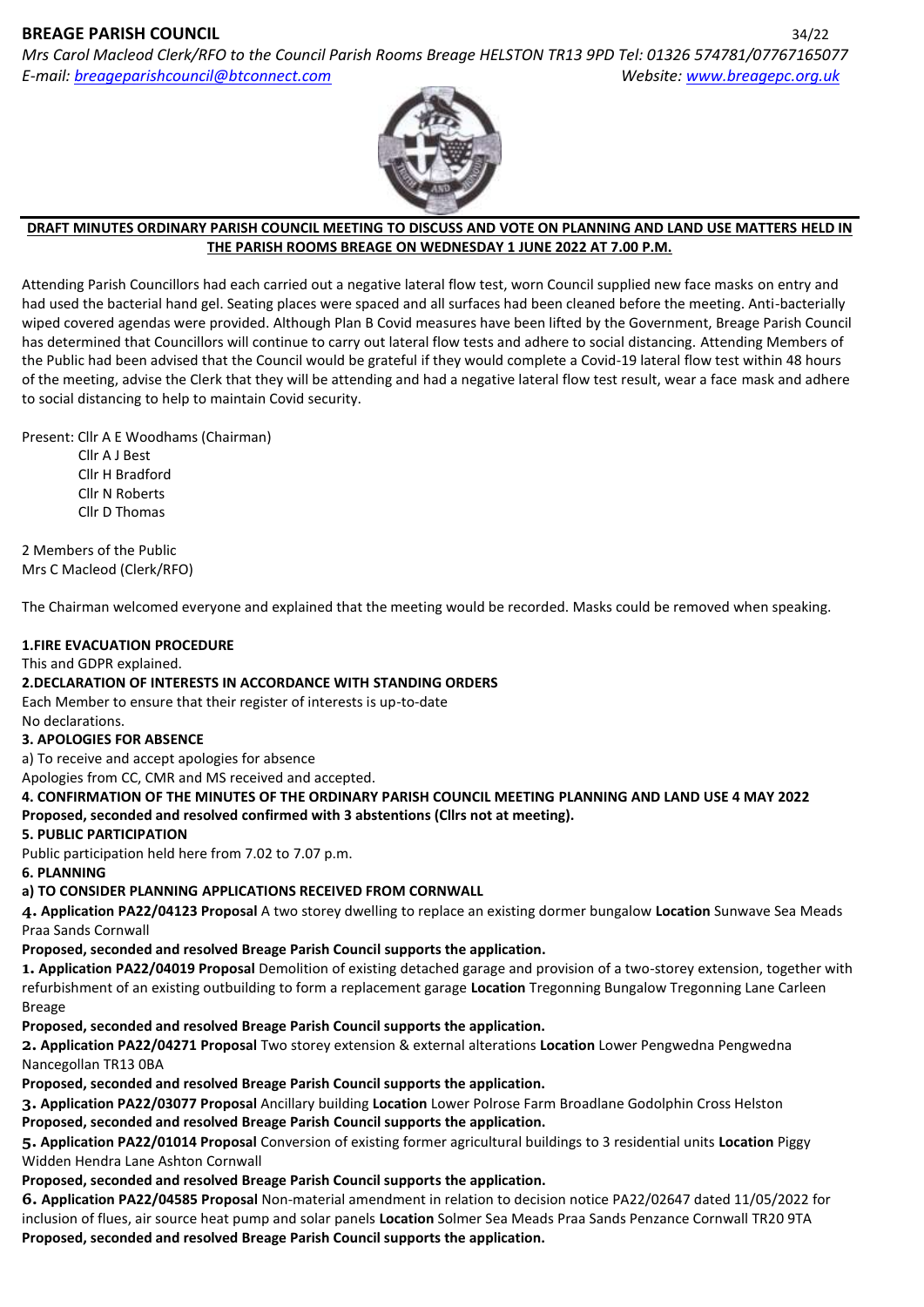**7. Application PA22/04414 Proposal** Conversion and extension of existing redundant barn to single-storey dwelling with associated works **Location** Land East Of Rich Marie Wheal Vor Breage Helston

Proposed, seconded and resolved **Breage Parish Council does not support the application. There is insufficient information. Breage Parish Council suggests that a new application be submitted.**

**8. Application PA22/04284 Proposal** Works to trees in a Tree Preservation Order: namely 14 cherry trees require thinning on the site that faces the road, as requested by Cormac, limbs to be removed so that canopy does not overhang road **Location** Hedgerow West Of Pengersick Barn Pengersick Lane Praa Sands Penzance

**Proposed, seconded and resolved Breage Parish Council supports the application.**

**9. Application PA22/04738 Proposal** Non-material amendment in respect of decision notice PA19/10929 dated 07.02.2020:

introduction of solar panels and alterations to external cladding **Location** Byway Trescowe Germoe Cornwall TR20 9RN **Proposed, seconded and resolved Breage Parish Council supports the application.**

**10. Application PA22/03666 Proposal** Proposed conversion of existing workshop/store to annexe **Location** Tolmennor Cottage Tolmennor Breage Cornwall

**Proposed, seconded and resolved Breage Parish Council supports the application.**

**11. Application PA22/04751 Proposal** Erection of agricultural barn **Location** Chywoon Farm Chywoon Lane Rosudgeon Cornwall **Proposed, seconded and resolved Breage Parish Council does not support the application.**

**12. Application PA22/04892 Proposal** Proposed Extension and associated works **Location** 5 Penbro Barns, Chy Tarow A394 Between School Road And B3304 Breage Cornwall

**Proposed, seconded and resolved Breage Parish Council supports the application.**

**b) TO CONSIDER PLANNING APPLICATIONS RECEIVED FROM CORNWALL COUNCIL AFTER THE AGENDA WAS PUBLISHED – UP TO 12 NOON ON WEDNESDAY 1 JUNE 2022**

**13. Application PA22/04750 Proposal** Conversion and Extension of Existing Outbuildings to Incidental Use to Main Dwelling House and Associated Works **Location** Chywoon Farm Chywoon Lane Rosudgeon Cornwall

**Proposed, seconded and resolved Breage Parish Council does not support the application. BPC feels that this application and PA22/04751 should be considered together.**

**14. Application PA22/04713 Proposal** Associated operational works following the grant of Prior Approval under Class R (ref. PA22/01382 issued 07.04.22) for an agricultural storage building to change its use to a flexible commercial use within Class C1 (guest house) **Location** Trenear Farm Road From Ruthdower To Pengwedna Breage Cornwall

**Proposed, seconded and resolved Breage Parish Council supports the application.**

### **c) CONFIRMATION OF BPC'S DECISIONS**

**i) Application PA22/02285 Proposal** New roof with dormers to create additional floor space **Location** Trerowton Pengersick Lane Praa Sands Cornwall

BPC had voted not to support the application. The Officer wished to approve the application and asked that Council Agree to disagree with their recommendation. BPC voted by 3 votes to 1 Not to agree with the officer's protocol recommendation and to hold to its original decision against the Officer's recommendation. This information was relayed to the Officer and Cllr Keeling. Following this the Officer's recommendation to approve was agreed by Cllr Keeling for delegated decision resulting in it not being taken to Committee. Cllr Keeling has since been asked if he is able to sort this problem for the people who live there whose rooms will be greatly overlooked.

#### **To resolve to confirm that BPC voted by 3 votes to 1 not to agree with the officer's recommendation and to hold to its original decision not to support and for the application to go to Committee.**

Clerk asked to write to Head of Planning and Cornwall CE regarding the handling of this application.

### **7. APPEALS & ENFORCEMENT MATTERS**

i) Updates will be provided for Councillors

### **8. NEIGHBOURHOOD DEVELOPMENT PLAN**

i) Update

Comments re. H7 closed on 31 May. Nothing further received – Robert Lacey on leave returning 6 June. The next step will be the referendum enabling the Parish to vote.

#### **9. HOUSE NAMES – APPROVAL REQUESTED**

**PA20 04449** 2 properties in Carleen, The Meadow south of Former Methodist Chapel, TR13 9QR

Names for the houses were submitted by the Developer for BPC's approval: Kober (Copper) and Tresor (Treasure)

All Councillors who voted were very supportive of the names and the Developer was informed

### **To confirm that Breage Parish Council approves of the house names shown above**

### **Proposed, seconded and resolved confirmed.**

### **10. TO CONFIRM THE DATES AND TIME OF NEXT MEETINGS**

Ordinary Parish Council Meeting Tuesday 7 June 2022; Ordinary Parish Council Meeting to discuss and vote on Planning and Land use matters Wednesday 29 June. Meetings to be held in the Parish Rooms, Breage at 7.00 p.m.

**It is requested that members of the public intending to attend the meetings of the Parish Council complete a Covid 19 lateral flow test within 48 hours of the meeting, advise the Clerk that they will be attending and have a negative test result, wear a face mask and adhere to social distancing. Thank you.**

**There being no further business the meeting closed at 8.50 p.m.**